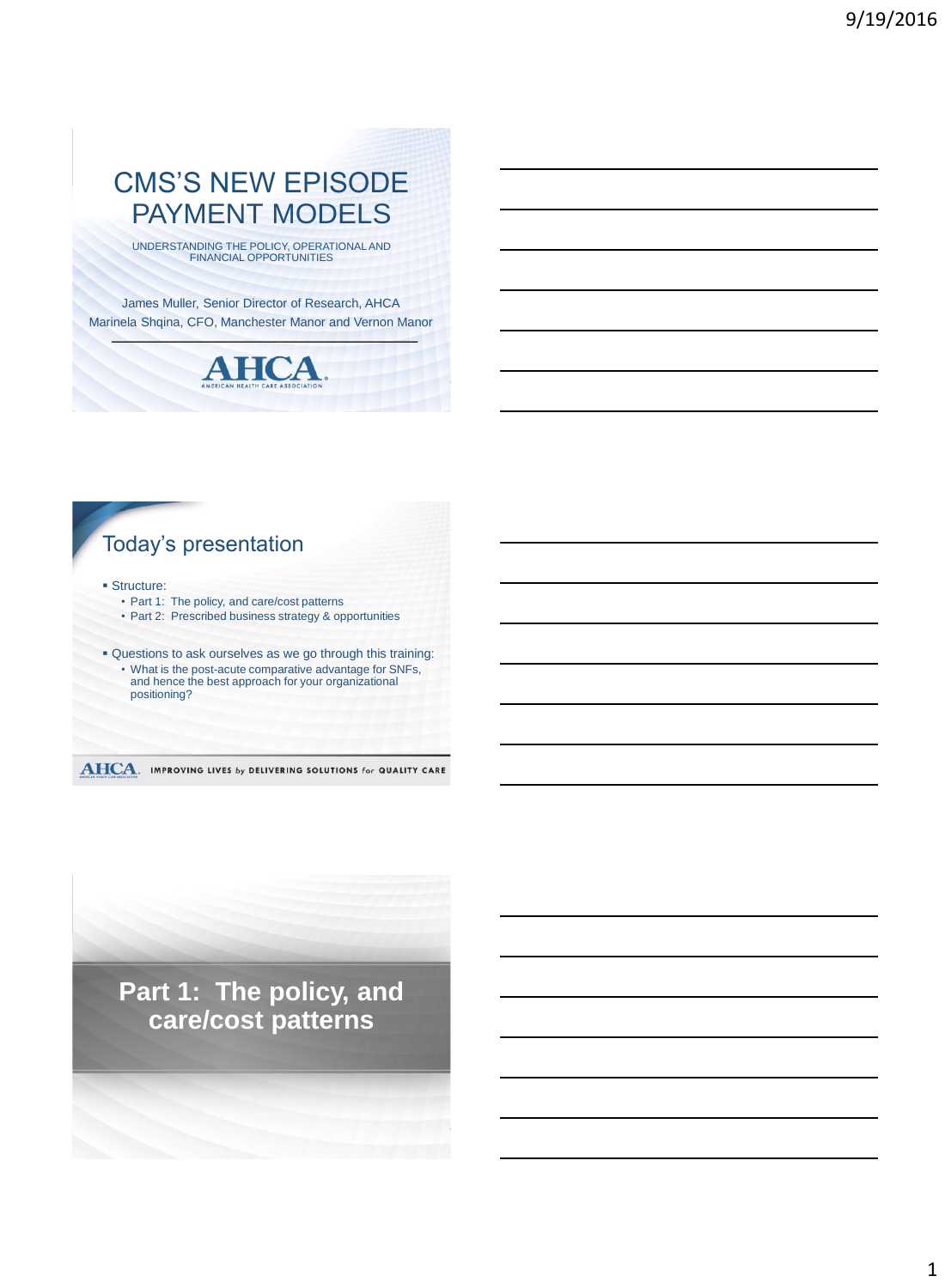

#### **AHCA**. IMPROVING LIVES by DELIVERING SOLUTIONS for QUALITY CARE

# What is CMS doing?

- BPCI extends to CJR...
	- Which expands to another orthopedic bundle
	- And a heart attack bundle
	- And a bypass surgery bundle
- And very likely a second round of BPCI • Unless superseded by something sexier
- And *certainly* a full move to episode models in the future

**AHCA.** IMPROVING LIVES by DELIVERING SOLUTIONS for QUALITY CARE

# What is CMS doing? All of these are intermediate steps

- To set the stage for a later complete transition to population health models (i.e., a capitated system)
- At Federal HHS level, this has *full* dedicated staff support • A philosophical movement exceedingly unlikely to pivot
- Which means the SNF sector has a new evolutionary dynamic
	- Natural selection based on organizational approach
- **AHCA.** IMPROVING LIVES by DELIVERING SOLUTIONS for QUALITY CARE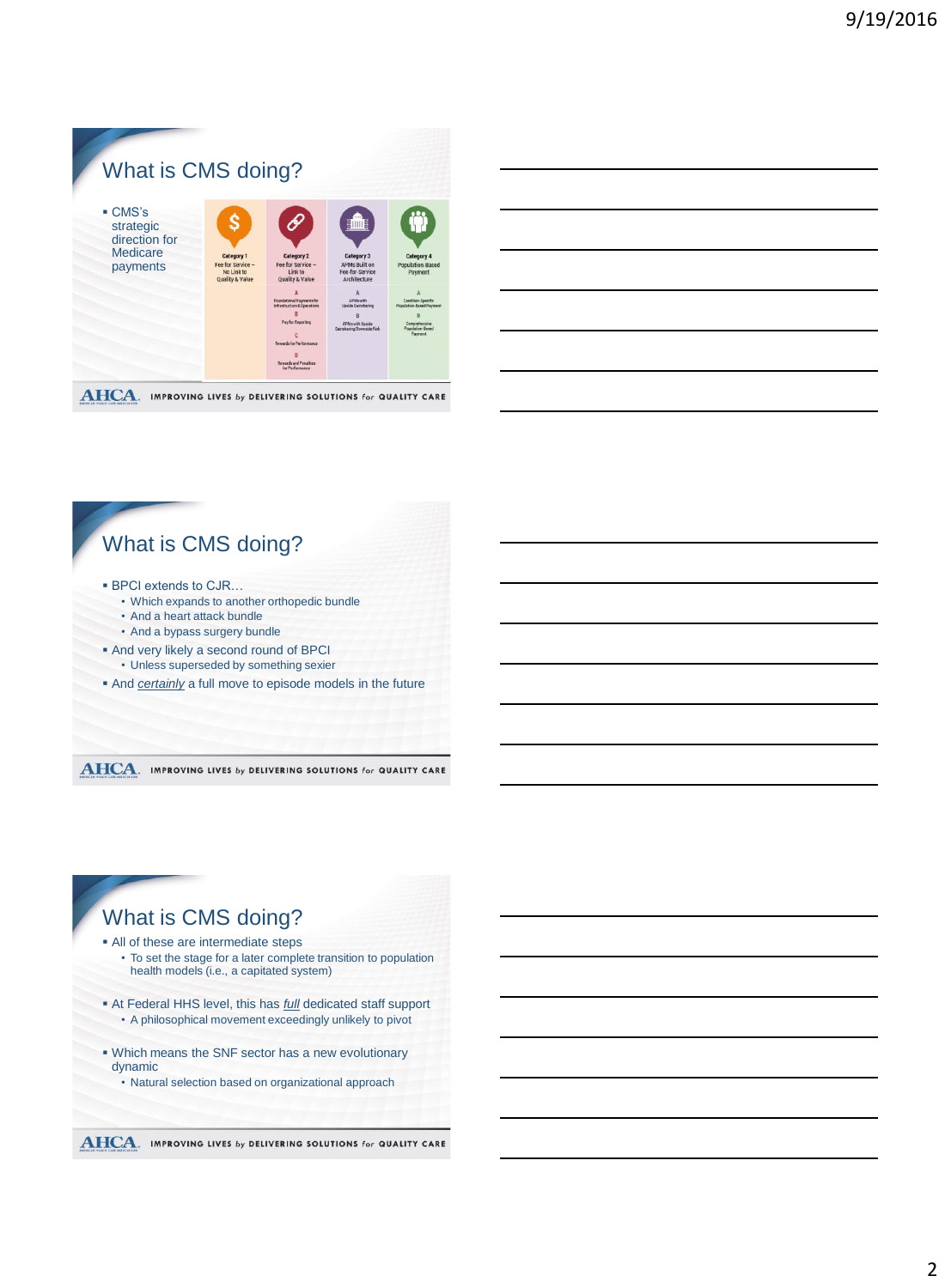



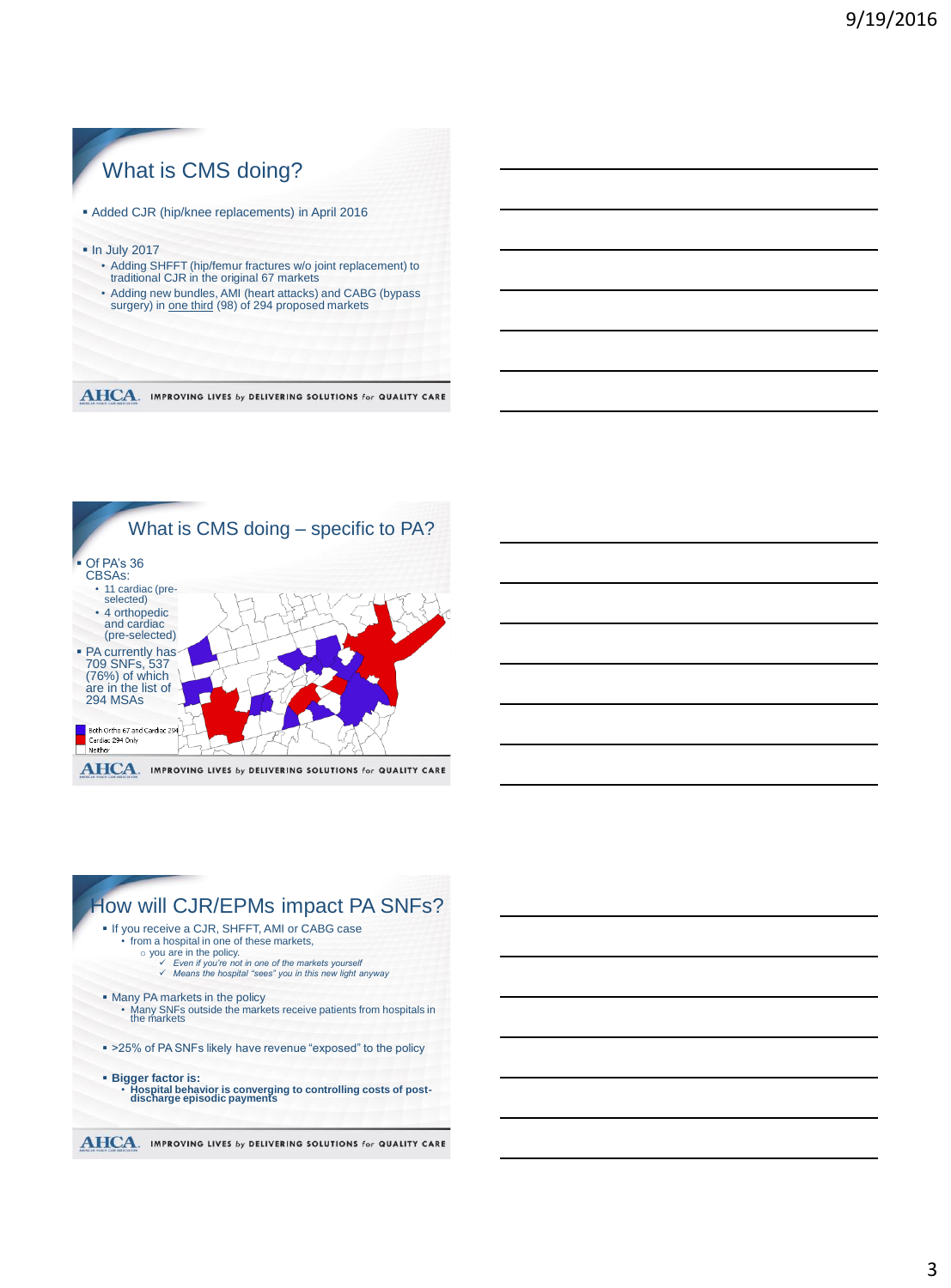



### PA SNFs' most exposed markets (≥1% of FY2014 SNF-PPS revenue)

| Market                                                 | Inclusion   | Total | CIR     | <b>SHFFT</b> | AMI  | <b>CABG</b> |
|--------------------------------------------------------|-------------|-------|---------|--------------|------|-------------|
| New York-Newark-Jersey City, NY-NJ-PA Metro Area       | <b>Roth</b> | 10.8% | 4.9%    | 4.5%         | 1.1% | 0.3%        |
| Pittsburgh, PA Metro Area                              | <b>Roth</b> | 9.8%  | 4.2%    | 4.1%         | 1.4% | 0.2%        |
| Harrisburg-Carlisle, PA Metro Area                     | <b>Both</b> | 9.3%  | 5.0%    | 3.1%         | 1.1% | 0.1%        |
| Reading, PA Metro Area                                 | <b>Roth</b> | 9.2%  | 4.2%    | 3.5%         | 1.0% | 0.5%        |
| Chambersburg-Waynesboro, PA Metro Area                 | Cardiac 294 | 4.0%  | 0.4%    | 0.9%         | 2.7% | 0.1%        |
| Huntingdon, PA Micro Area                              | Neither     | 3.8%  | 0.1%    | 0.4%         | 3.2% | 0.0%        |
| Lebanon, PA Metro Area                                 | Neither     | 3.6%  | 1.4%    | 1.8%         | 0.4% | 0.0%        |
| Somerset, PA Micro Area                                | Neither     | 2.4%  | 0.0%    | 0.0%         | 1.8% | 0.5%        |
| Youngstown-Warren-Boardman, OH-PA Metro Area           | Cardiac 294 | 2.2%  | 0.3%    | 0.2%         | 1.6% | 0.1%        |
| Erie, PA Metro Area                                    | Cardiac 294 | 2.2%  | 0.1%    | 0.0%         | 1.7% | 0.3%        |
| Altoona, PA Metro Area                                 | Cardiac 294 | 2.1%  | 0.1%    | 0.0%         | 1.8% | 0.2%        |
| Pottsville, PA Micro Area                              | Neither     | 2.1%  | 0.5%    | 0.6%         | 1.0% | 0.0%        |
| Johnstown, PA Metro Area                               | Cardiac 294 | 1.9%  | 0.1%    | 0.0%         | 1.5% | 0.3%        |
| Gettysburg, PA Metro Area                              | Neither     | 1.8%  | 0.2%    | 0.0%         | 1.0% | 0.5%        |
| <b>Rural PA</b>                                        | Neither     | 1.6%  | 0.4%    | 0.6%         | 0.4% | 0.2%        |
| Oil City, PA Micro Area                                | Neither     | 1.6%  | 0.2%    | 0.0%         | 1.0% | 0.4%        |
| Scranton--Wilkes-Barre--Hazleton, PA Metro Area        | Cardiac 294 | 1.5%  | 0.0%    | 0.0%         | 1.2% | 0.2%        |
| Philadelphia-Camden-Wilmington, PA-NJ-DE-MD Metro Area | Cardiac 294 | 1.5%  | $0.0\%$ | 0.1%         | 1.1% | 0.3%        |
| Indiana, PA Micro Area                                 | Neither     | 1.4%  | 0.6%    | 0.0%         | 0.8% | 0.0%        |
| York-Hanover, PA Metro Area                            | Cardiac 294 | 1.3%  | $0.0\%$ | 0.1%         | 1.1% | 0.2%        |
| Williamsport, PA Metro Area                            | Cardiac 294 | 1.2%  | 0.0%    | 0.0%         | 1.2% | 0.1%        |
| Bloomsburg-Berwick, PA Metro Area                      | Cardiac 294 | 1.2%  | 0.0%    | 0.0%         | 1.0% | 0.1%        |
| Allentown-Bethlehem-Easton, PA-NJ Metro Area           | Cardiac 294 | 1.1%  | 0.0%    | 0.1%         | 0.8% | 0.2%        |

**AHCA.** IMPROVING LIVES by DELIVERING SOLUTIONS for QUALITY CARE

# Exactly how do EPMs work? Two orthopedic episodes, and two cardiac episodes • Lower extremity replacement (CJR), w/o replacement (SHFFT) • Heart attacks (AMI), and bypass surgery (CABG) CMS has chosen • 67 markets for orthopedic, and • will choose 98 of 294 markets cardiac Mandatory participation for hospitals within these markets, • Except if they are BPCI participants in a conflicting BPCI model**AHCA.** IMPROVING LIVES by DELIVERING SOLUTIONS for QUALITY CARE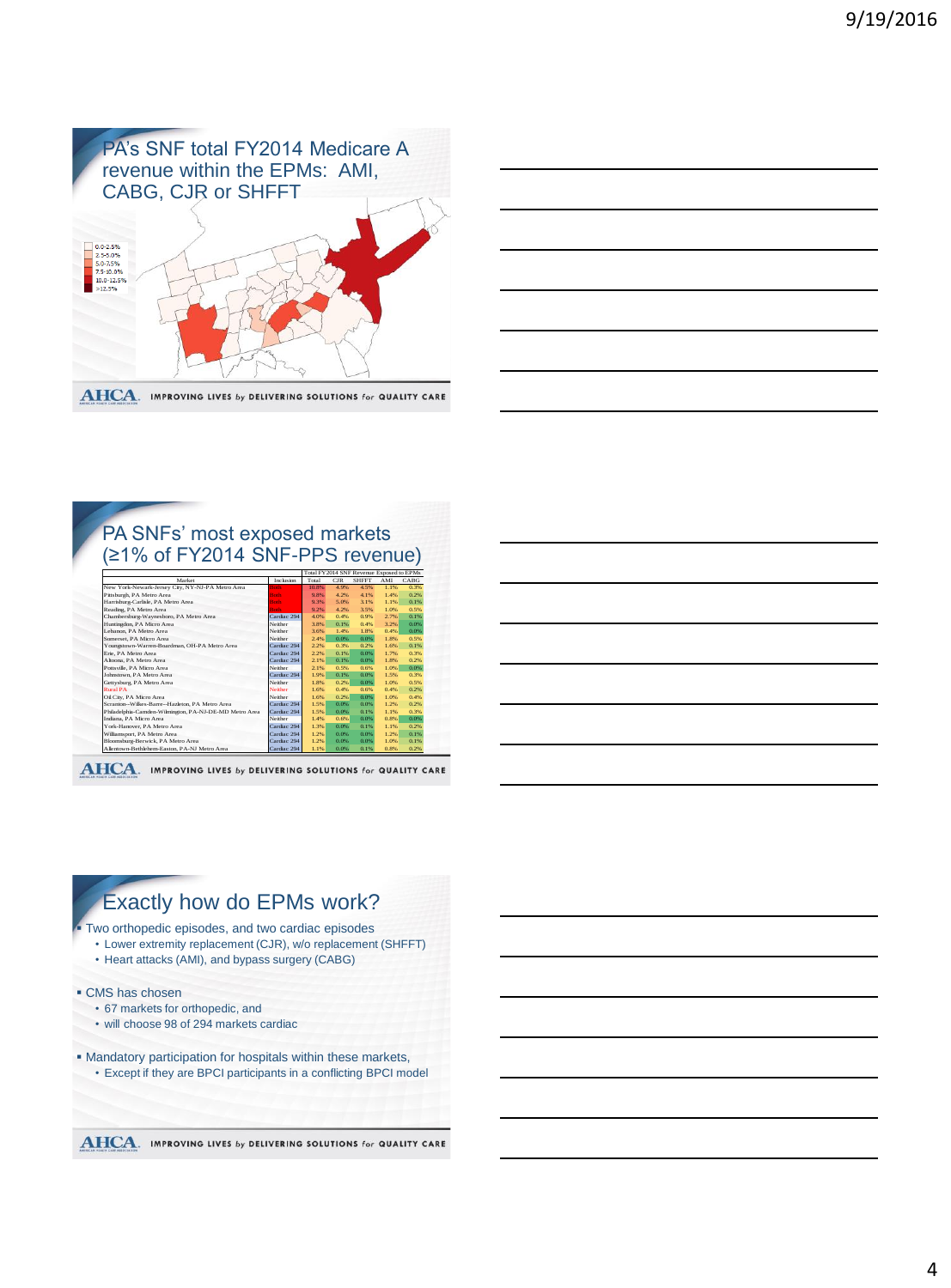# Exactly how do EPMs work?

- Medicare Part A acute hospitalization in chosen markets for CJR/SHFFT/AMI/CABG
	- All services during the "anchor hospitalization" and the 90 days post-discharge are included
- "Target prices" are then calculated based on historical Medicare claims
	- Different target prices by DRG and other factors
	- Target prices decreased ("discounted") based on quality
	- Savings below target price paid back to hospital; costs above owed back to CMS

AHCA. IMPROVING LIVES by DELIVERING SOLUTIONS for QUALITY CARE





# Timelines and parameters? CJR

|                                                                           |         |       | Stop Loss/Gain Limits  |      | CY2016 | CY2017 | CY2018 | CY2019                                                                              | CY2020 | CY2021 | CY2022 |
|---------------------------------------------------------------------------|---------|-------|------------------------|------|--------|--------|--------|-------------------------------------------------------------------------------------|--------|--------|--------|
|                                                                           |         |       | Loss                   | Gain |        |        |        | Q1 Q2 Q3 Q4 Q1 Q2 Q3 Q4 Q1 Q2 Q3 Q4 Q1 Q2 Q3 Q4 Q1 Q2 Q3 Q4 Q1 Q2 Q3 Q4 Q1 Q2 Q3 Q4 |        |        |        |
| Program Life                                                              | Risk    | Most  | Rural <sup>*</sup> All |      |        |        |        |                                                                                     |        |        |        |
| <b>1st Performance Period</b><br>1st reconciliation<br>2nd reconciliation | Unside  | $0\%$ | $0\%$                  | 5%   |        |        |        |                                                                                     |        |        |        |
| 2nd Performance Year<br>1st reconciliation<br>2nd reconciliation          | 2-sided | 5%    | 3%                     | 5%   |        |        |        |                                                                                     |        |        |        |
| 3rd Performance Year<br>1st reconciliation<br>2nd reconciliation          | 2-sided | 10%   | 5%                     | 10%  |        |        |        |                                                                                     |        |        |        |
| <b>4th Performance Year</b><br>1st reconciliation<br>2nd reconciliation   | 2-sided | 20%   | 5%                     | 20%  |        |        |        |                                                                                     |        |        |        |
| 5th Performance Year<br>1st reconciliation<br>2nd reconciliation          | 2-sided | 20%   | 5%                     | 20%  |        |        |        |                                                                                     |        |        |        |

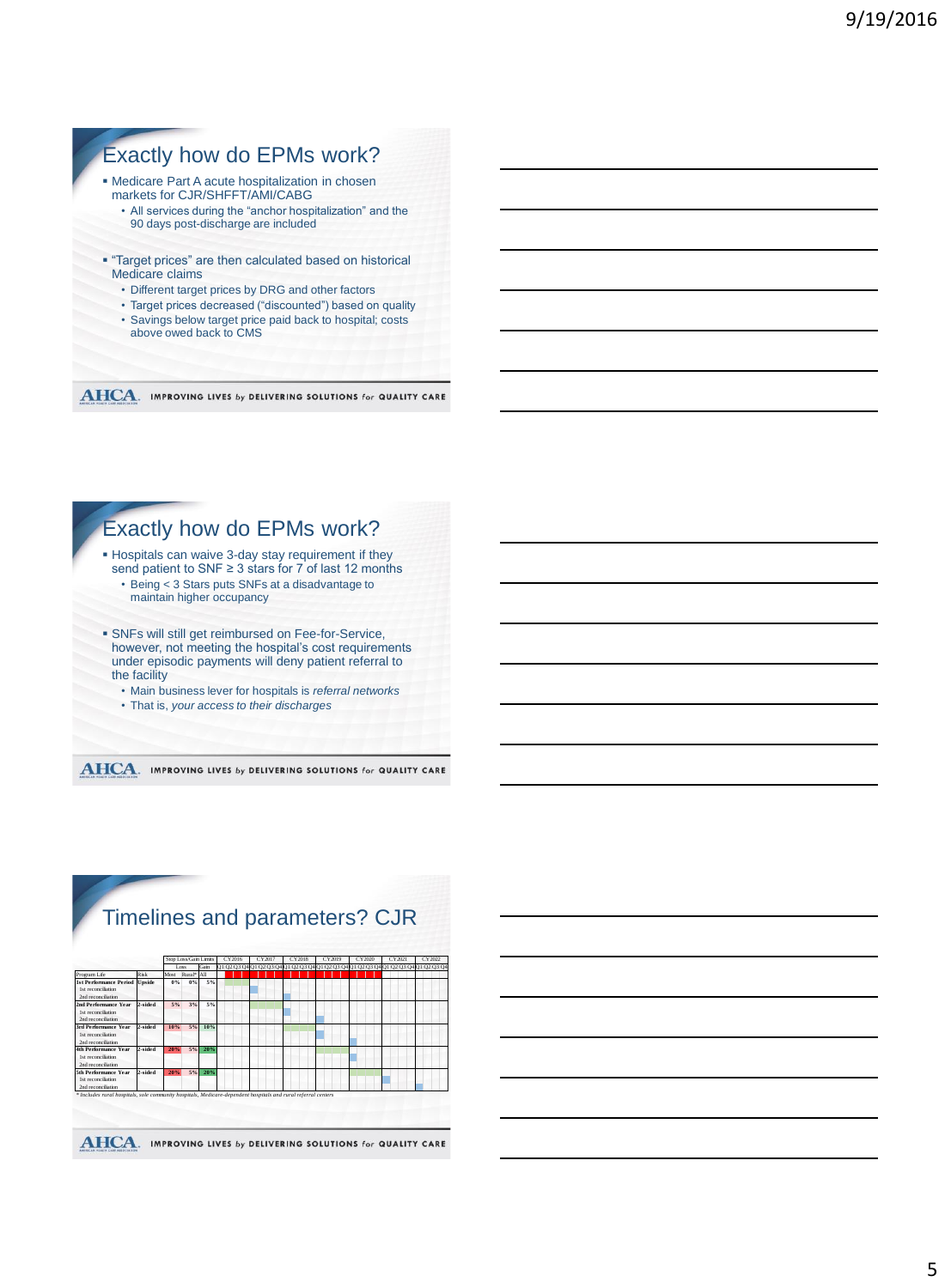# Timelines and parameters? New EPMs

| 0102030401020304010203040102030401020304010203040102030401020304<br>Gain<br>Percentage<br>Data<br>Loss<br>Program Life<br>Risk<br>Word Red<br>Rural* AI<br>Hsetl Region<br>Most<br><b>1st Performance Period</b><br>$0\%$<br>66% 33%<br>Unside<br>Not Arelied<br>6%<br>5%<br><b>Ist reconciliation</b><br>2nd reconciliation |  |
|------------------------------------------------------------------------------------------------------------------------------------------------------------------------------------------------------------------------------------------------------------------------------------------------------------------------------|--|
|                                                                                                                                                                                                                                                                                                                              |  |
|                                                                                                                                                                                                                                                                                                                              |  |
|                                                                                                                                                                                                                                                                                                                              |  |
| 2-sided<br>2.0% 0.5%<br>5%<br>3%<br>5%<br>66%<br>33%<br>2nd Performance Year<br><b>Ist reconciliation</b><br><b>2nd reconciliation</b>                                                                                                                                                                                       |  |
| <b>3rd Performance Year</b><br>2-sided<br>2.0% 0.5%<br>10%<br>5%<br>10%<br>33%<br>66%<br>lst reconciliation<br>2nd reconciliation                                                                                                                                                                                            |  |
| 2-sided<br>3.0% 1.5%<br>0% 100%<br>4th Performance Vese<br>20%<br>5%<br>20%<br><b>Ist reconciliation</b><br>2nd reconciliation                                                                                                                                                                                               |  |
| 2-sided<br>3.0% 1.5%<br>28%<br>5%<br>0% 100%<br>5th Performance Vese-<br>20%<br><b>Ist reconciliation</b><br>2nd reconciliation                                                                                                                                                                                              |  |

#### Total episode cost progression as complexity increases

|                                               |   |            |              | Not Transfer Case |              |        |   |            |   | <b>Transfer Case</b> |              |        |
|-----------------------------------------------|---|------------|--------------|-------------------|--------------|--------|---|------------|---|----------------------|--------------|--------|
|                                               |   | w/o CC/MCC |              | w/CC              |              | w/MCC  |   | w/o CC/MCC |   | w/CC                 |              | w/MCC  |
| AMI/PCI episodes                              |   |            |              |                   |              |        |   |            |   |                      |              |        |
| AMI, discharged alive                         | s | 16,489     | $\mathbf{s}$ | 22.701            | $\mathbf{s}$ | 33,439 | s | 42.346     | Ś | 45.717               | $\mathbf{s}$ | 63.720 |
| PCI w/ drug-eluting stent                     |   | 22,477     |              | n/a               | $\mathbf{s}$ | 37.368 | s | 35.595     |   | n/a                  | s            | 63,066 |
| PCI w/ non-drug-eluting stent                 |   | 23,688     |              | n/a               | $\mathbf{s}$ | 39.116 | S | 41.927     |   | n/a                  | $\mathbf{s}$ | 68.779 |
| PCI w/o stent                                 | s | 25.260     |              | n/a               | $\mathbf{s}$ | 39.360 |   |            |   | n/a                  |              |        |
| AMI transferring to CABG w/ PTCA              |   | n/a        |              | n/a               |              | n/a    |   |            |   | n/a                  |              |        |
| AMI transferring to CABG w/ cardiac catheter  |   | n/n        |              | n/n               |              | n/n    |   |            |   | n/a                  |              |        |
| AMI transferring to CABG w/o cardiac catheter |   | n/a        |              | n/a               |              | n/a    |   |            |   | n/a                  |              |        |
| <b>CABG</b> Episodes                          |   |            |              |                   |              |        |   |            |   |                      |              |        |
| CABG w/PTCA                                   | S | 56.141     |              | n/a               | $\mathbf{s}$ | 81.222 |   | n/a        |   | n/a                  |              | n/a    |
| CABG w/ cardiac catheter                      | Ś | 47.253     |              | n/a               | $\mathbf{s}$ | 73.243 |   | n/a        |   | n/a                  |              | n/a    |
| CABG w/o cardiac catheter                     | Ś | 39.410     |              | n/a               | S            | 62.849 |   | n/a        |   | n/a                  |              | n/a    |
| <b>CJR</b> Episodes                           |   |            |              |                   |              |        |   |            |   |                      |              |        |
| LEJR w/hip fracture                           | S | 61.427     |              | n/a               | $\mathbf{s}$ | 46.814 |   | n/a        |   | n/a                  |              | n/a    |
| LEJR w/o hip fracture                         | Ś | 43.562     |              | n/a               | $\mathbf{s}$ | 26.187 |   | n/a        |   | n/a                  |              | n/a    |
| <b>SHFFT</b> Episodes                         |   |            |              |                   |              |        |   |            |   |                      |              |        |
| Hip/Femur fracture w/o replacement            | S | 41,049     | $\mathbf{s}$ | 49.184            | S            | 62.244 |   | n/a        |   | n/a                  |              | n/s    |

| <u> 1989 - Johann Stoff, deutscher Stoff, der Stoff, der Stoff, der Stoff, der Stoff, der Stoff, der Stoff, der S</u> |  |  |  |
|-----------------------------------------------------------------------------------------------------------------------|--|--|--|
|                                                                                                                       |  |  |  |
| <u> 1989 - Johann Stoff, deutscher Stoff, der Stoff, der Stoff, der Stoff, der Stoff, der Stoff, der Stoff, der S</u> |  |  |  |
| <u> 1989 - Johann Stoff, Amerikaansk politiker (</u>                                                                  |  |  |  |
| <u> 1989 - Johann Harry Harry Harry Harry Harry Harry Harry Harry Harry Harry Harry Harry Harry Harry Harry Harry</u> |  |  |  |
|                                                                                                                       |  |  |  |

#### increases Not Transfer Case Transfer Case w/o CC/MCC w/CC w/MCC w/o CC/MCC w/CC w/MCC AMI/PCI episodes AMI, discharged alive \$ 1,737 \$ 3,634 \$ 6,170 \$ 2,853 \$ 4,853 \$ 6,853 PCI w/ drug-eluting stent \$ 560 n/a \$ 2,300 \$ 1,890 n/a \$ 4,550 Propose a contracting stemt that the stead of the stead of the stead of the stead of the stead of the stead of the stead of the stead of the stead of the stead of the stead of the stead of the stead of the stead of the ste **PCI w/o stent 5 1,113 n/a \$ 2,933 \$ 2,448** n/a \$ 5,847 **AMI TRANSFERRING THE CABG W/ PTCA** n/a n/a n/a n/a n/a **5 4,438** n/a **5 5,675** n/a n/a **5 7,675** n/a n/a **5 7,675** AMI transferring to CABG w/ cardiac catheter n/a n/a n/a n/a  $\sqrt{2}$ ,  $\sqrt{6}$  n/a  $\sqrt{3}$  8,053 AMI transferring to CABG w/o cardiac catheter n/a n/a n/a  $\frac{1}{8}$  5 3,165 n/a \$ 6,038 CABG Episodes  $\text{CABG}$  w/ PTCA  $\text{S}$  1,947 n/a  $\text{S}$  3,978 n/a n/a n/a n/a CABG w/ cardiac catheter  $\begin{vmatrix} s & 2,059 \end{vmatrix}$  n/a  $\begin{vmatrix} s & 4,323 \end{vmatrix}$  n/a n/a n/a **CABG w/o cardiac catheter**  $\begin{vmatrix} S & 1,546 \\ 1,64 \end{vmatrix}$  **n/a n/a n/a n/a** n/a CJR Episodes LEJR w/ hip fracture \$ 8,063 n/a \$ 20,726 n/a n/a n/a LEJR w/o hip fracture \$ 3,672 n/a \$ 16,517 n/a n/a n/a SHFFT Episodes Hip/Femur fracture w/o replacement \$ 15,966 \$ 20,520 \$ 23,569 n/a n/a n/a n/a AHCA. IMPROVING LIVES by DELIVERING SOLUTIONS for QUALITY CARE

SNF cost behavior as complexity

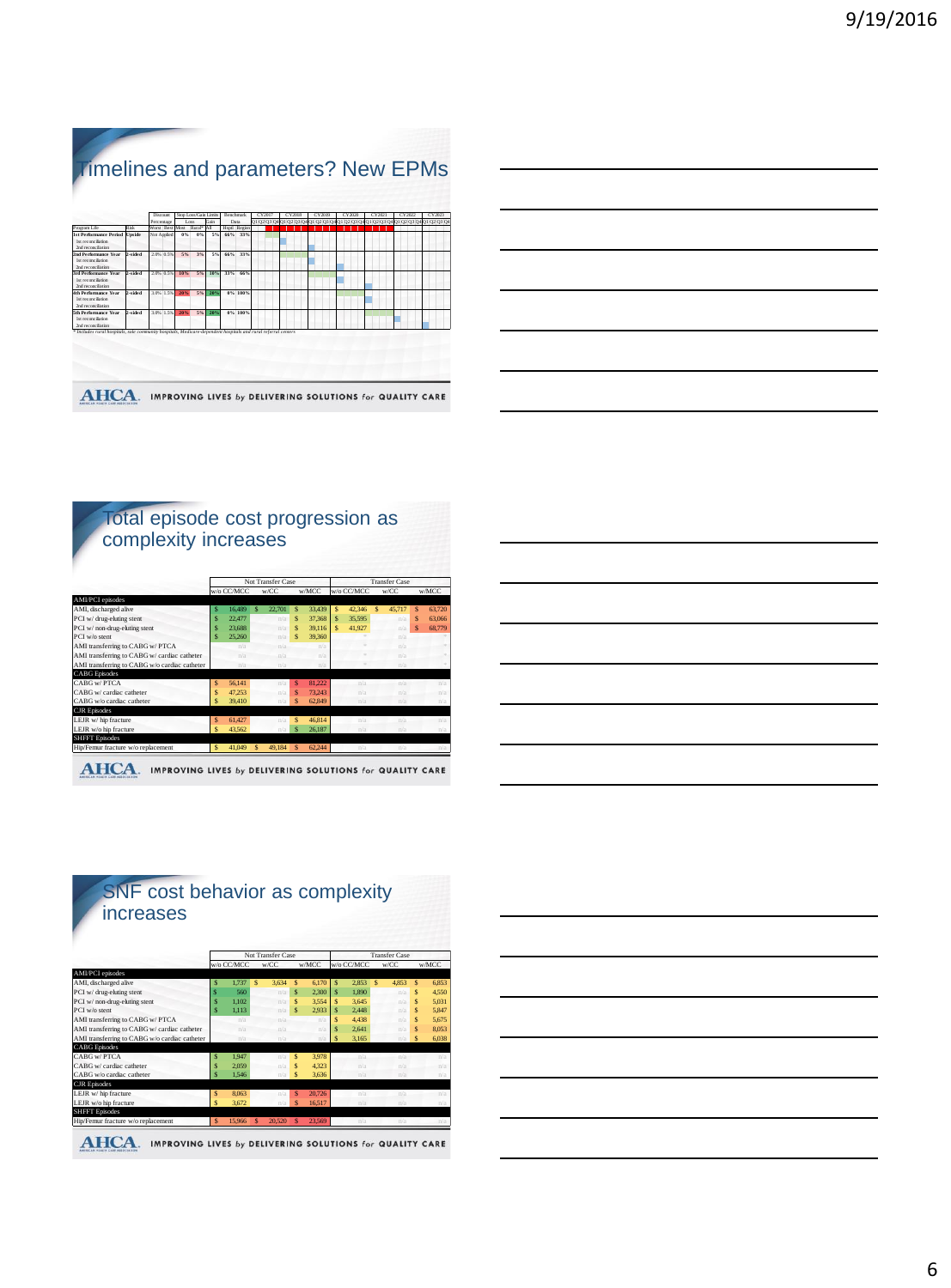### What will hospitals read into the data? • You need to know and understand your data o Measure and perform • Some hospitals will analyze your data and make anything of it o Some hospitals will be informed and have good intelligence about the dynamics and reasoning behind SNFs' higher cost o Some will look at aggregate patterns of cost and misperceive:  $\checkmark$  A highly complicated referral that contributed to very high cost overall  $\checkmark$  Rather than a deliberate choice of hospitals sending patients to SNFs for complex care • **Your job is to become familiar with your data so you can articulate to the hospitals how you bring value to the post acute partnership**

**AHCA.** IMPROVING LIVES by DELIVERING SOLUTIONS for QUALITY CARE

# SNF % of total episode costs with episode complexity

|                                               | Not Transfer Case |     |       | <b>Transfer Case</b> |     |       |
|-----------------------------------------------|-------------------|-----|-------|----------------------|-----|-------|
|                                               | w/o CC/MCC w/CC   |     | w/MCC | w/o CC/MCC w/CC      |     | w/MCC |
| AMI/PCI episodes                              |                   |     |       |                      |     |       |
| AMI, discharged alive                         | 11%               | 16% | 18%   | 7%                   | 11% | 11%   |
| PCI w/ drug-eluting stent                     | 2%                | n/a | 6%    | 5%                   | n/a | 7%    |
| PCI w/ non-drug-eluting stent                 | 5%                | n/a | 9%    | 9%                   | n/a | 7%    |
| PCI w/o stent                                 | 4%                | n/a | 7%    |                      | n/a |       |
| AMI transferring to CABG w/ PTCA              | n/a               | n/a | n/s   |                      | n/a |       |
| AMI transferring to CABG w/ cardiac catheter  | n/a               | n/a | n/s   |                      | n/a |       |
| AMI transferring to CABG w/o cardiac catheter | n/a               | n/a | n/s   |                      | n/a |       |
| <b>CABG</b> Episodes                          |                   |     |       |                      |     |       |
| CABG w/PTCA                                   | 3%                | n/a | 5%    | n/s                  | n/a | n/s   |
| CABG w/ cardiac catheter                      | 4%                | n/a | 6%    | n/a                  | n/s | n/a   |
| CABG w/o cardiac catheter                     | 4%                | n/a | 6%    | n/a                  | n/a | n/a   |
| <b>CJR</b> Episodes                           |                   |     |       |                      |     |       |
| LEJR w/ hip fracture                          | 13%               | n/a | 44%   | n/a                  | n/s | n/a   |
| LEJR w/o hip fracture                         | 8%                | n/a | 63%   | n/a                  | n/a | n/a   |
| <b>SHFFT</b> Episodes                         |                   |     |       |                      |     |       |
| Hip/Femur fracture w/o replacement            | 39%               | 42% | 38%   | n/a                  | n/a |       |

## Percent of episodes first referred to SNFs

 And how did hospitals historically refer to SNFs for different complexities of case? Not Transfer Case Transfer Case

|                                               | w/o CC/MCC w/CC |     | w/MCC                   | w/o CC/MCC w/CC |     | w/MCC |
|-----------------------------------------------|-----------------|-----|-------------------------|-----------------|-----|-------|
| AMI/PCI episodes                              |                 |     |                         |                 |     |       |
| AMI, discharged alive                         | 8%              | 15% | 28%                     | 14%             | 19% | 27%   |
| PCI w/ drug-eluting stent                     | 3%              | n/a | 12%                     | 8%              | n/a | 18%   |
| PCI w/ non-drug-eluting stent                 | 6%              | n/a | 19%                     | 13%             | n/a | 18%   |
| PCI w/o stent                                 | 5%              | n/a | 15%                     | 12%             | n/a | 21%   |
| AMI transferring to CABG w/ PTCA              | n/a             | n/a | n/s                     |                 | n/a |       |
| AMI transferring to CABG w/ cardiac catheter  | n/a             | n/a | n/s                     | 24%             | n/a | 46%   |
| AMI transferring to CABG w/o cardiac catheter | n/a             | n/a | $\mathbb{D}/\mathbb{S}$ | 24%             | n/a | 35%   |
| <b>CABG</b> Episodes                          |                 |     |                         |                 |     |       |
| CABG w/PTCA                                   | 15%             | n/a | 26%                     | n/a             | n/a | n/a   |
| CABG w/ cardiac catheter                      | 17%             | n/a | 27%                     | n/a             | n/s | n/a   |
| CABG w/o cardiac catheter                     | 14%             | n/a | 23%                     | n/a             | n/a | n/a   |
| <b>CJR</b> Episodes                           |                 |     |                         |                 |     |       |
| LEJR w/ hip fracture                          | 66%             | n/a | 70%                     | n/a             | n/a | n/a   |
| LEJR w/o hip fracture                         | 33%             | n/a | 49%                     | n/a             | n/a | n/a   |
| <b>SHFFT</b> Episodes                         |                 |     |                         |                 |     |       |
| Hip/Femur fracture w/o replacement            | 60%             | 69% | 72%                     | n/a             | n/a |       |

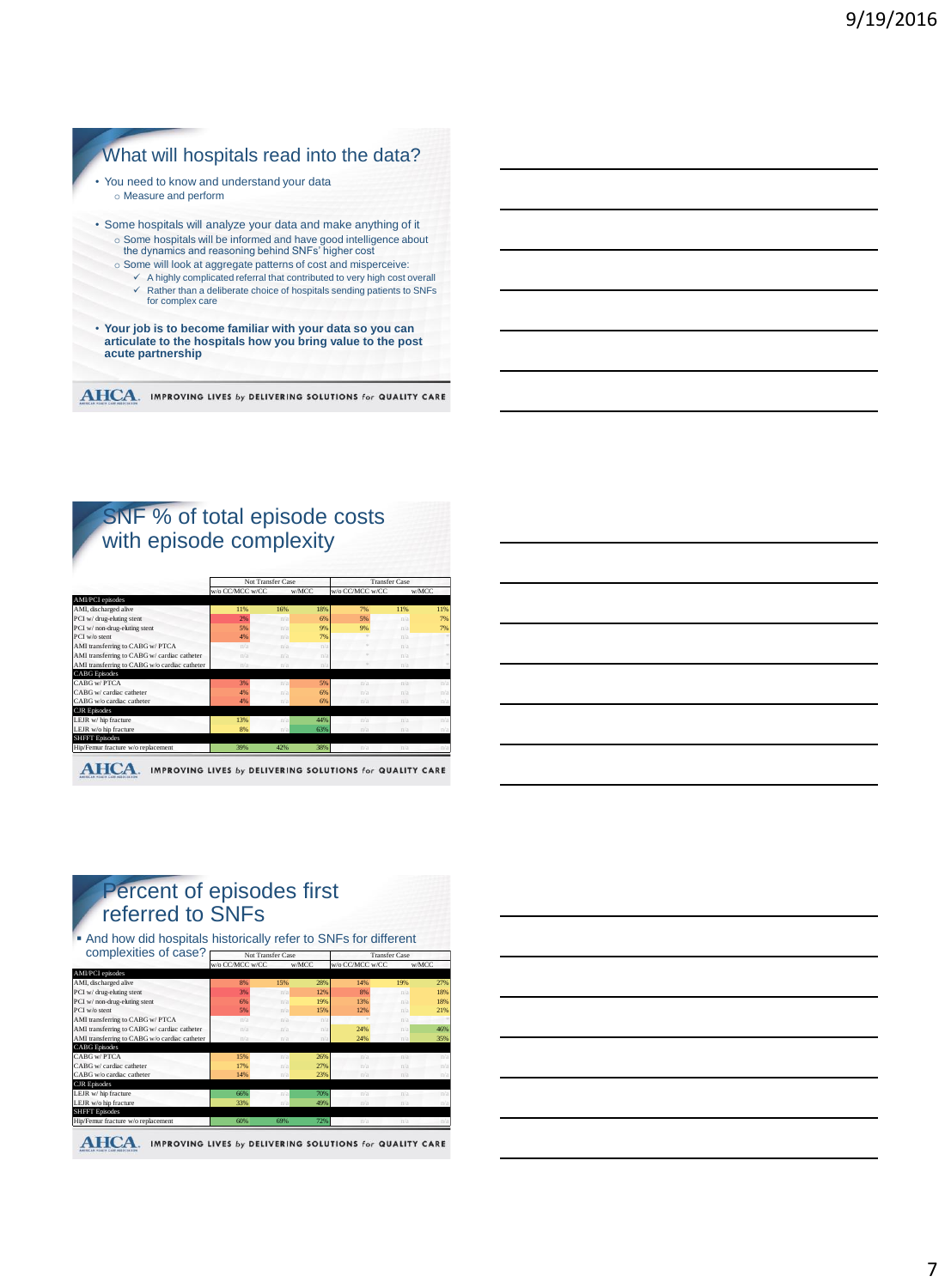# Percent of episodes first referred to SNFs Traditional business lines: orthopedic rehabilitation But also increasing focus on complex rehab of cardiac recovery cases Now to conclude with the HHA episodic referrals…

**AHCA**. IMPROVING LIVES by DELIVERING SOLUTIONS for QUALITY CARE

# Episodes referred to home

health… Do you see how the Home Health referral patterns from the episodes differ?

|                                               | Not Transfer Case |                         |        | <b>Transfer Case</b> |                         |       |
|-----------------------------------------------|-------------------|-------------------------|--------|----------------------|-------------------------|-------|
|                                               | w/o CC/MCC        | w/CC                    | w/MCC  | w/o CC/MCC           | w/CC                    | w/MCC |
| AMI/PCI episodes                              |                   |                         |        |                      |                         |       |
| AMI, discharged alive                         | 13%               | 17%                     | 23%    | 23%                  | 28%                     | 34%   |
| PCI w/ drug-eluting stent                     | 8%                | n/a                     | 18%    | 16%                  | n/a                     | 32%   |
| PCI w/ non-drug-eluting stent                 | 11%               | n/a                     | 20%    | 23%                  | n/a                     | 38%   |
| PCI w/o stent                                 | 9%                | n/a                     | 20%    | 23%                  | n/a                     | 38%   |
| AMI transferring to CABG w/ PTCA              | n/a               | $\mathbb{n}/\mathbb{a}$ | n/a    |                      | $\pi/a$                 |       |
| AMI transferring to CABG w/ cardiac catheter  | n/a               | n/a                     | n/s    | 52%                  | n/a                     | 37%   |
| AMI transferring to CABG w/o cardiac catheter | n/a               | n/a                     | $n$ /a | 45%                  | n/a                     | 42%   |
| <b>CABG</b> Episodes                          |                   |                         |        |                      |                         |       |
| CABG w/ PTCA                                  | 44%               | n/a                     | 30%    | n/n                  | n/a                     | n/a   |
| CABG w/ cardiac catheter                      | 41%               | n/a                     | 34%    | n/s                  | n/a                     | n/a   |
| CABG w/o cardiac catheter                     | 40%               | n/a                     | 35%    | n/a                  | n/a                     | n/a   |
| <b>CJR</b> Episodes                           |                   |                         |        |                      |                         |       |
| LEJR w/hip fracture                           | 7%                | n/a                     | 4%     | n/s                  | $\mathbb{n}/\mathbb{a}$ | n/a   |
| LEJR w/o hip fracture                         | 44%               | n/a                     | 25%    | n/a                  | n/a                     | n/a   |
| <b>SHFFT</b> Episodes                         |                   |                         |        |                      |                         |       |
| Hip/Femur fracture w/o replacement            | 12%               | 6%                      | 4%     | n/a                  | $n/a-$                  | n/a   |

**AHCA.** IMPROVING LIVES by DELIVERING SOLUTIONS for QUALITY CARE

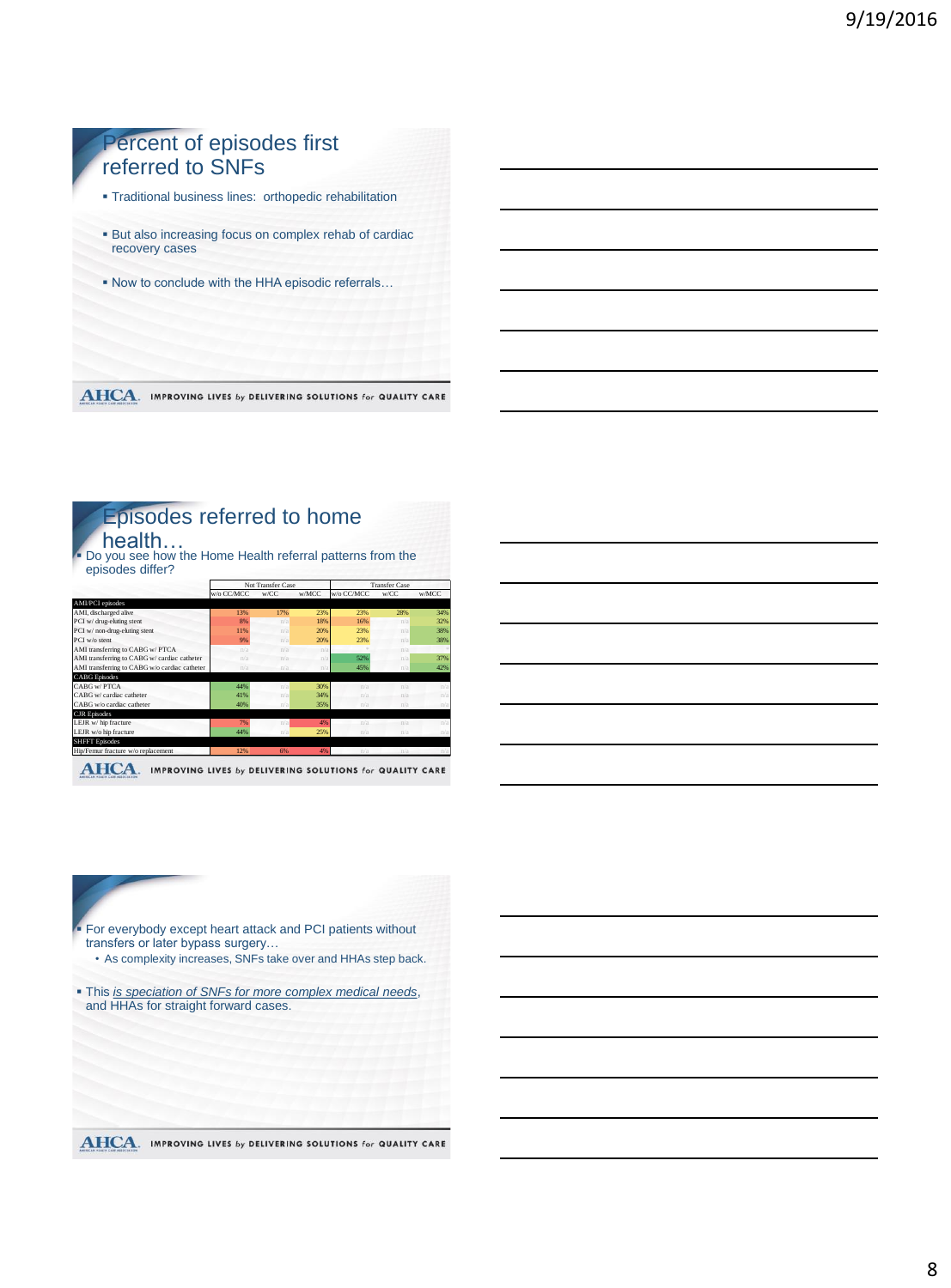**Part 2: Prescribed business strategy & opportunities**



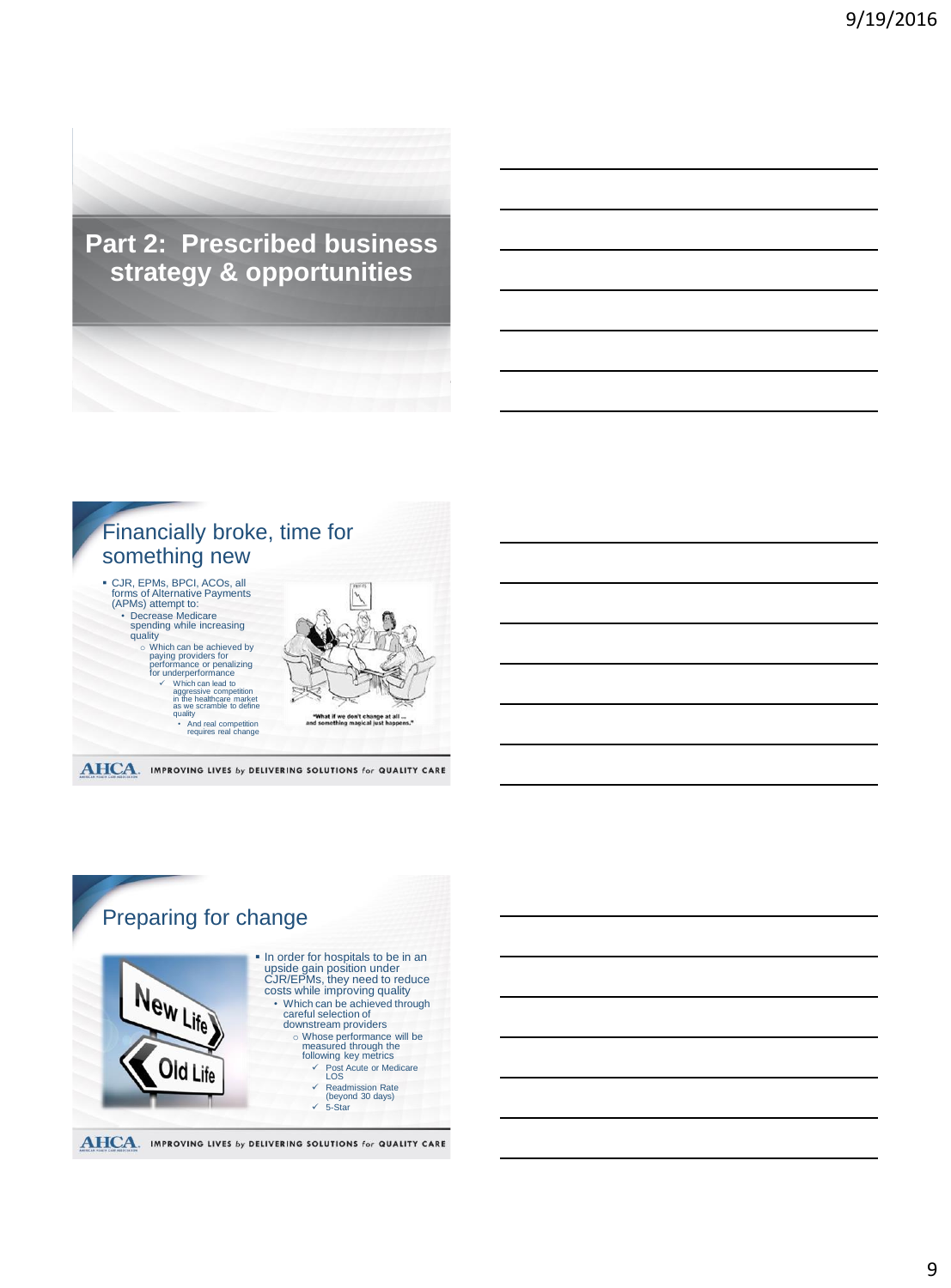

## Why We Need Post Acute Referrals…



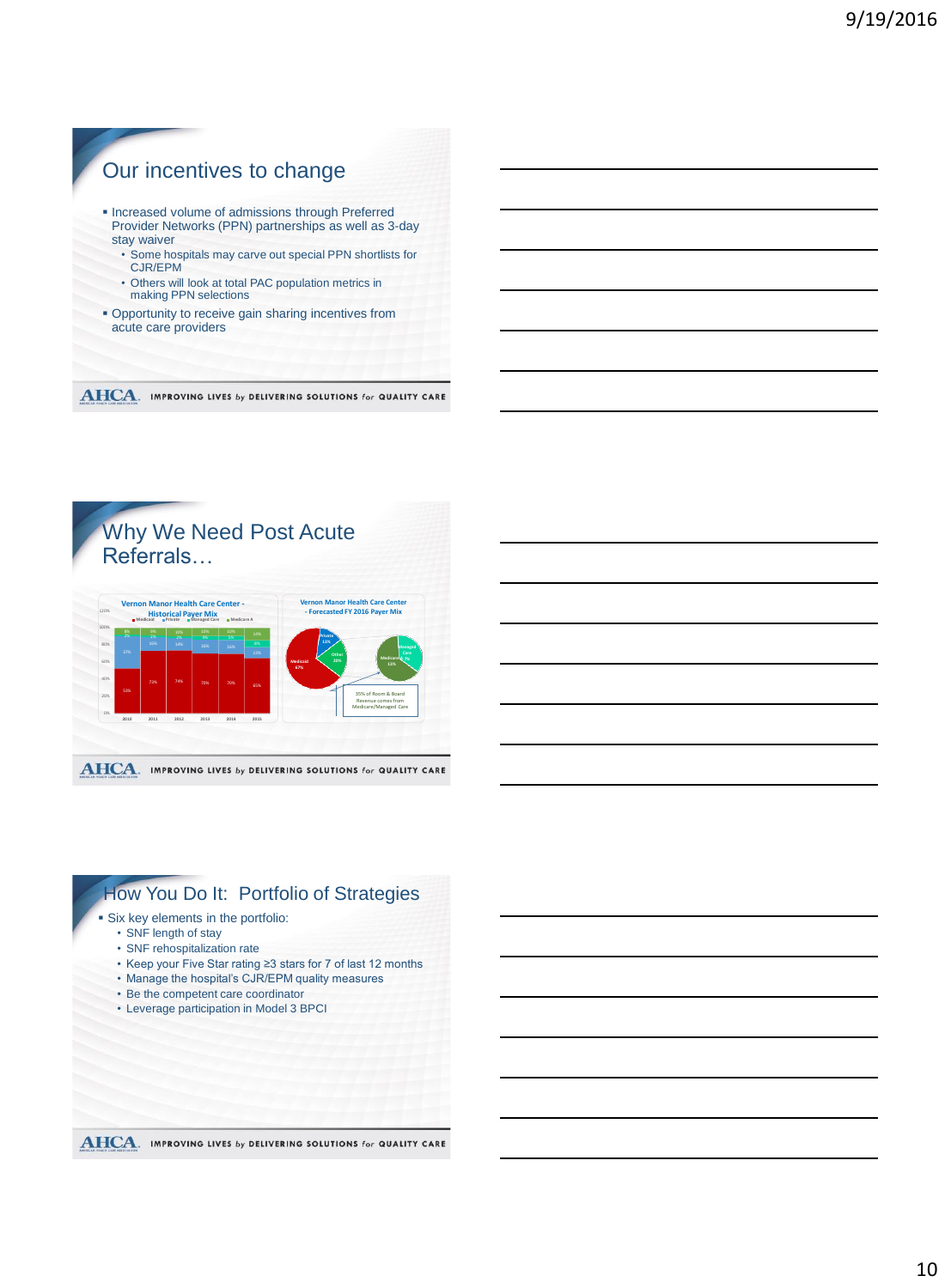| <b>Educate Hospital</b>                                                          | Acute Myocardial Infarction                                                                                                                                                                                         |                                   |                                                       |  |
|----------------------------------------------------------------------------------|---------------------------------------------------------------------------------------------------------------------------------------------------------------------------------------------------------------------|-----------------------------------|-------------------------------------------------------|--|
| to stop telling<br>patients SNF will<br>get patient back to<br>paseline level of | The DRGs                                                                                                                                                                                                            |                                   | Goal FLOS                                             |  |
| functioning as this<br>should be the task<br>of the HHA                          | Acute Myocardial Infarction, Disease/Discharged Alive w/ MCC (280).<br>Acute Myocardial Infarction, Disease/Discharged Alive w/ CC (281),<br>Acute Myocardial Infarction, Disease/Discharged Alive w/o CC/MCC (282) | 12 - 15 Days*                     |                                                       |  |
| • SNF gets patients<br>to a functional<br>status which                           | <b>Discharge Planning Goals</b>                                                                                                                                                                                     |                                   | <b>Functional Goals</b>                               |  |
| permits safe                                                                     | Home Health Evaluation                                                                                                                                                                                              | PT Evaluation                     |                                                       |  |
| discharge. HHA<br>can get patients<br>back to prior level<br>of functioning      | Social Work Referral                                                                                                                                                                                                | Chest Pain or Shortness of Breath | Patient will be able to ambulate and transfer without |  |

**AHCA.** IMPROVING LIVES by DELIVERING SOLUTIONS for QUALITY CARE





 Work towards quality rating at 5 stars • Comprehensive QA/PI

**AHCA**. IMPROVING LIVES by DELIVERING SOLUTIONS for QUALITY CARE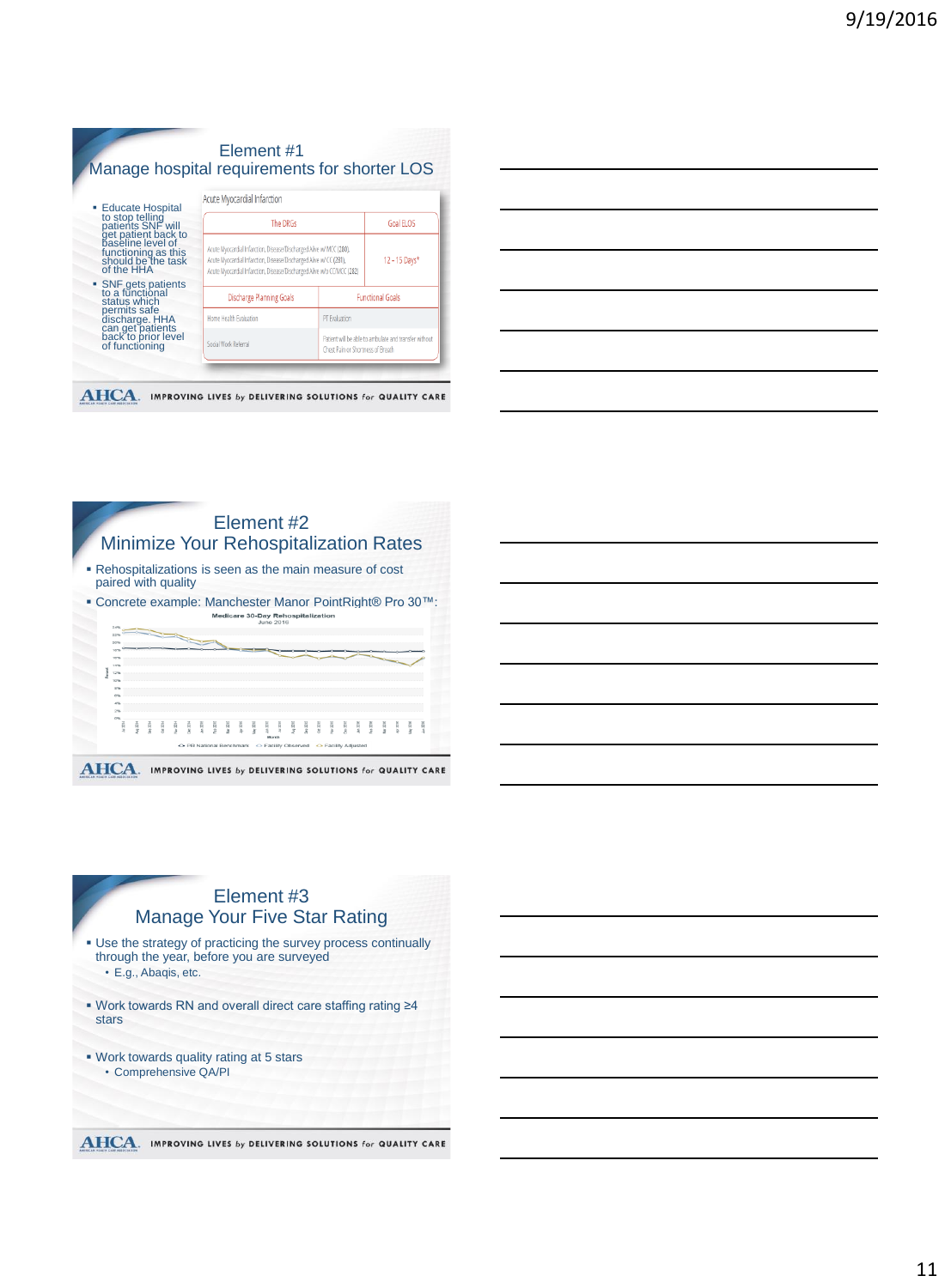| Element #4<br><b>Manage the Hospital's Quality Measures</b>                                                    |                                      |                           |
|----------------------------------------------------------------------------------------------------------------|--------------------------------------|---------------------------|
| • Hospital target prices are higher for better quality and almost<br>all of them can be affected by a SNF stay |                                      |                           |
| <b>Program and Ouality Measure</b>                                                                             | <b>Reference Period</b>              | <b>SNF</b><br>Opportunity |
| CIR<br>Complications following elective hip/knee replacement:                                                  |                                      |                           |
| 1) Mechanical complications - 90 days                                                                          | 90 days post-hospitalization         | Yes                       |
| 2) Wound infection/Periprosthetic joint infection (PJI) - 90 days                                              | 90 days post-hospitalization         | Yes                       |
| 3) Surgical site bleeding - 30 days                                                                            | 30 days post-hospitalization         | Yes                       |
| 4) Pulmonary embolism - 30 days                                                                                | 30 days post-hospitalization         | Yes                       |
| 5) Death - 30 days                                                                                             | 30 days post-hospitalization         | Yes                       |
| $6$ AMI - $7$ days                                                                                             | 7 days post-hospitalization          | Yes                       |
| 7) Pneumonia - 7 days                                                                                          | 7 days post-hospitalization          | Yes                       |
| 8) Sepsis/septicemia/shock - 7days                                                                             | 7 days post-hospitalization          | Yes                       |
| Customer satisfaction about hospital stay (all discharges)                                                     | Hospitalization                      | No                        |
| <b>SHFFT</b>                                                                                                   |                                      |                           |
| Same as CJR plus                                                                                               |                                      |                           |
| Hip/knee replacement patient reported outcomes                                                                 | 9-12 months post-hospitalization Yes |                           |
| AM                                                                                                             |                                      |                           |
| Mortality rate (AMI only)                                                                                      | 30 days post-hospitalization         | Yes                       |
| Excess days in ED, readmissions, and observations (AMI only)                                                   | 30 days post-hospitalization         | Yes                       |
| Customer satisfaction about hospital stay (all discharges)                                                     | Hospitalization                      | No                        |
| CARG                                                                                                           |                                      |                           |
| Mortality rate (CABG only)                                                                                     | 30 days post-hospitalization         | Yes                       |
| Customer satisfaction about hospital stay (all discharges)                                                     | Hospitalization                      | No                        |